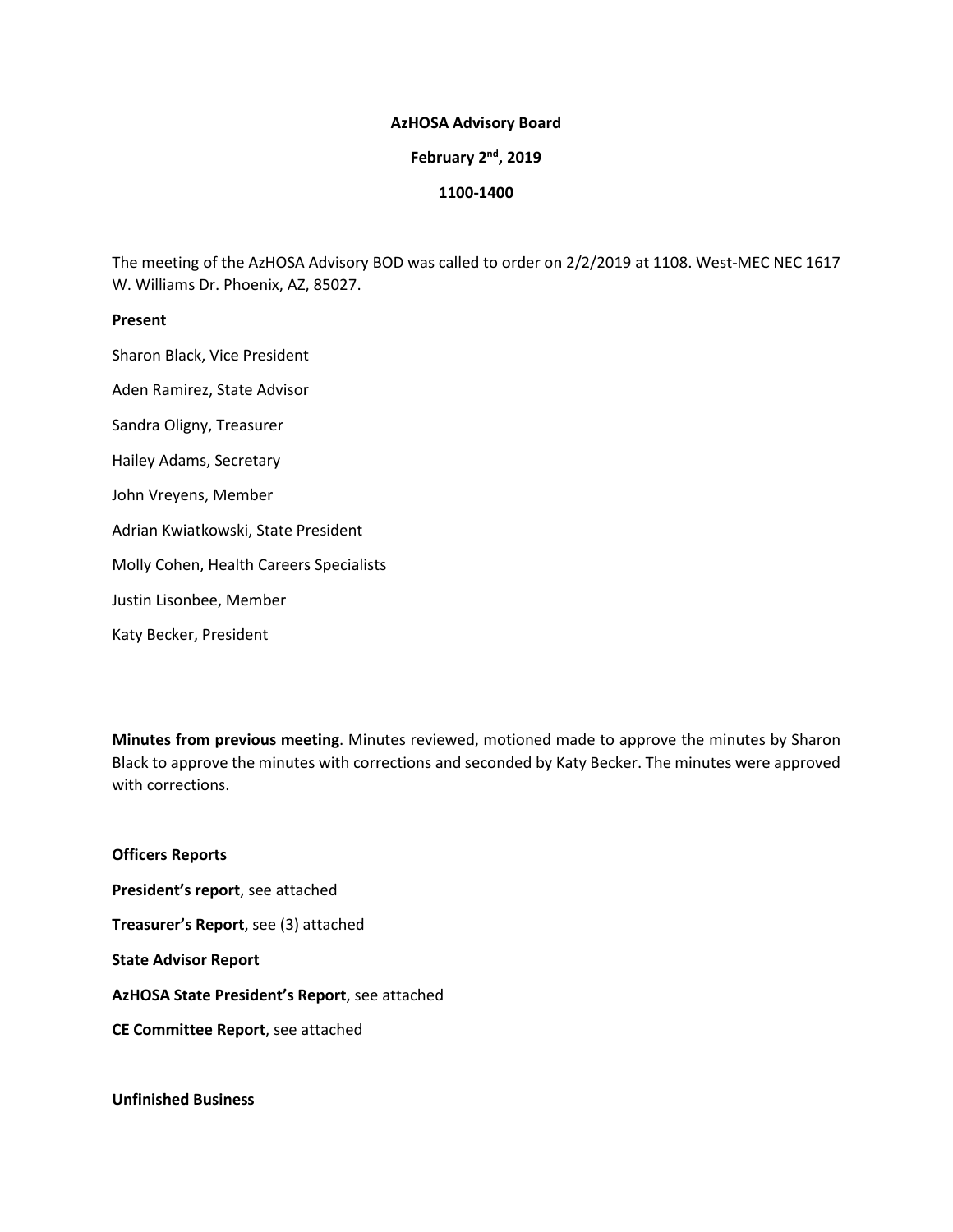- 1. Advisor mentor program
	- a. Discussion
		- i. Working with Alabama HOSA, their model makes mentorship required, it has helped to support new advisors. AzHOSA will make it optional, but we want to make it available to support new advisors. Recommendation made to instill Regional Advisors to help with supporting all advisors in their region. Any and all support provided will help alleviate phone calls to Aden Ramirez.
- 2. 2019-2020 calendar
	- a. Review and approve
		- i. Aden Ramirez reviewed the calendar of events. Motion was made to approve the 2018-2019 Arizona HOSA Calendar of Events with correction by Katy Becker and seconded by Sharon Black. The Calendar of Events was approved with correction.

## **New Business**

- 1. Restructuring board
	- a. Introductions and discussion
		- i. Members discussed restructuring the AzHOSA Board of Directors meetings. Recommendation was made to get a Parliamentarian to attend the meeting to run the meting according to Parliamentary Procedure. Having a Parliamentarian present will decrease time spent at meetings. Idea of having work sessions outside of the meeting to discuss important and time consuming items and the synopsis being brought back to actual meeting. Another recommendation was made to get all items of review that will be covered during the meeting being sent out prior to the meeting so members have a longer amount of time to review the material. Timeframe discussed was anywhere from 3 to 14 days. Members liked the idea of having a working session prior to the meeting. Discussed the need for further diversity on the board, from different regions, different pathways and from industry. Currently lacking region 4 representation on the board, alumni representation and industry representation. State officers and National Board have greater diversity than our current board and there would be a benefit to having AzHOSA Board mirror their structure.

# 2. Updating bylaws

- a. Introduction and discussion
	- i. The next meeting is going to have a large emphasis on updating Bylaws. Main focus on governance. In a past meeting the board approved a Parliamentarian to come in and review current Bylaws. Since the board is interested in having a Parliamentarian at our BOD meetings, the Parliamentarian could be present during the working sessions scheduled to update Bylaws. Discussed the need for term limits, defining the roles of members, make sure language is consistent and not contradictory throughout all Bylaws. Potential change to terms limits for members from August to August, they are currently from January to December.

# 3. Regionals

a. Review proposal and discussion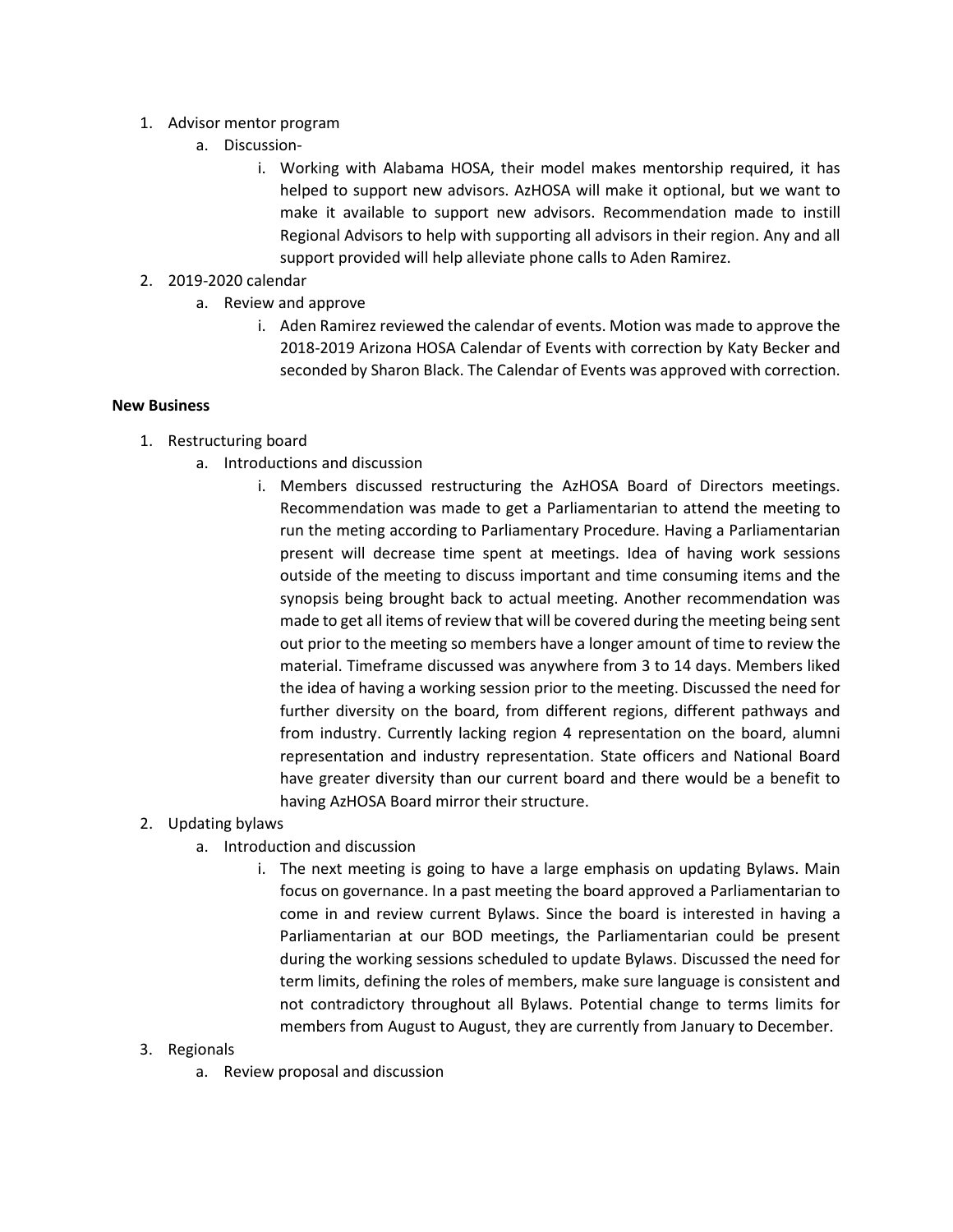- i. Aden Ramirez reviewed the proposal for regionals. Discussion on structure of Regionals, the number of students allowed to test per chapter, per event, and how the student would move forward with SLC. Aden Ramirez provided number of students and chapters from each of the 4 regions in the state to BOD. Current suggestion for regional competitors that move to SLC included top three from regionals, the next top four overall from all regions and the top four from OLT. Goal of regionals is to help students to prepare for ILC competition. National cut off for qualification to move forward with competition in 75%. Edits and notes were made by Aden Ramirez on his Regional Proposal. Updates will be ready for May BOD meeting and presented to all local advisors at summer conference.
- 4. Honoring Eutanya Yazzie
	- a. Discussion and vote
		- i. Local advisor at Valley High School passed away recently from cancer. Board of directors discussed ways to honor Ms. Yazzie. Recommendation was made to have a scholarship available. Motion was made by Sharon Black to honor Eutanya Yazzie Spirit Scholarship for the amount of \$2000 to a student of Native American decent or background, seconded by Katy Becker. The motion passed.
- 5. Financial review
	- a. Review proposal and vote
		- i. Members asked to discuss the idea of bringing in a third party to review last year's finances. In the next 5 years Aden Ramirez would like to do a full audit on the finances. In preparation we will need a budget of \$10,000 -\$20, 000 to conduct the Audit. Review will include a review of our process and Tri Leadership will help facilitate the transfer of documentation to the individual/ company completing the financial review. Will work with a CPA that focuses on non-profit entities. In an audit or financial review HOSA would be responsible for correcting any mistakes found. Audits and financial reviews allow for our organization to have transparency. Aden Ramirez to go out for bids for internal financial review. Board prefers the review to be done by an organization outside of Tri Leadership. Proposal will be made and ready for review by May BOD meeting. Motion made by Katy Becker to have Aden Ramirez go forward with the financial review seconded by Justin Lisonbee. Motion passed.

## 6. FLC Update

- a. Discussion
	- i. In order to alleviate congestion at sessions the 2019 SLC will have a sign up system for student sessions. Sessions will be printed on name badges. It as been noted that chaperones at session doors do not know what to do. Recommendation made to have two advisor sessions so advisors would be assigned to rooms to help chaperones when not attending advisor session. State officers will have a back-up presentation in case we have a speaker no show.

Motion made by Aden Ramirez to add a number 7 under New Business to the agenda, seconded by Katy Becker. Motion passed.